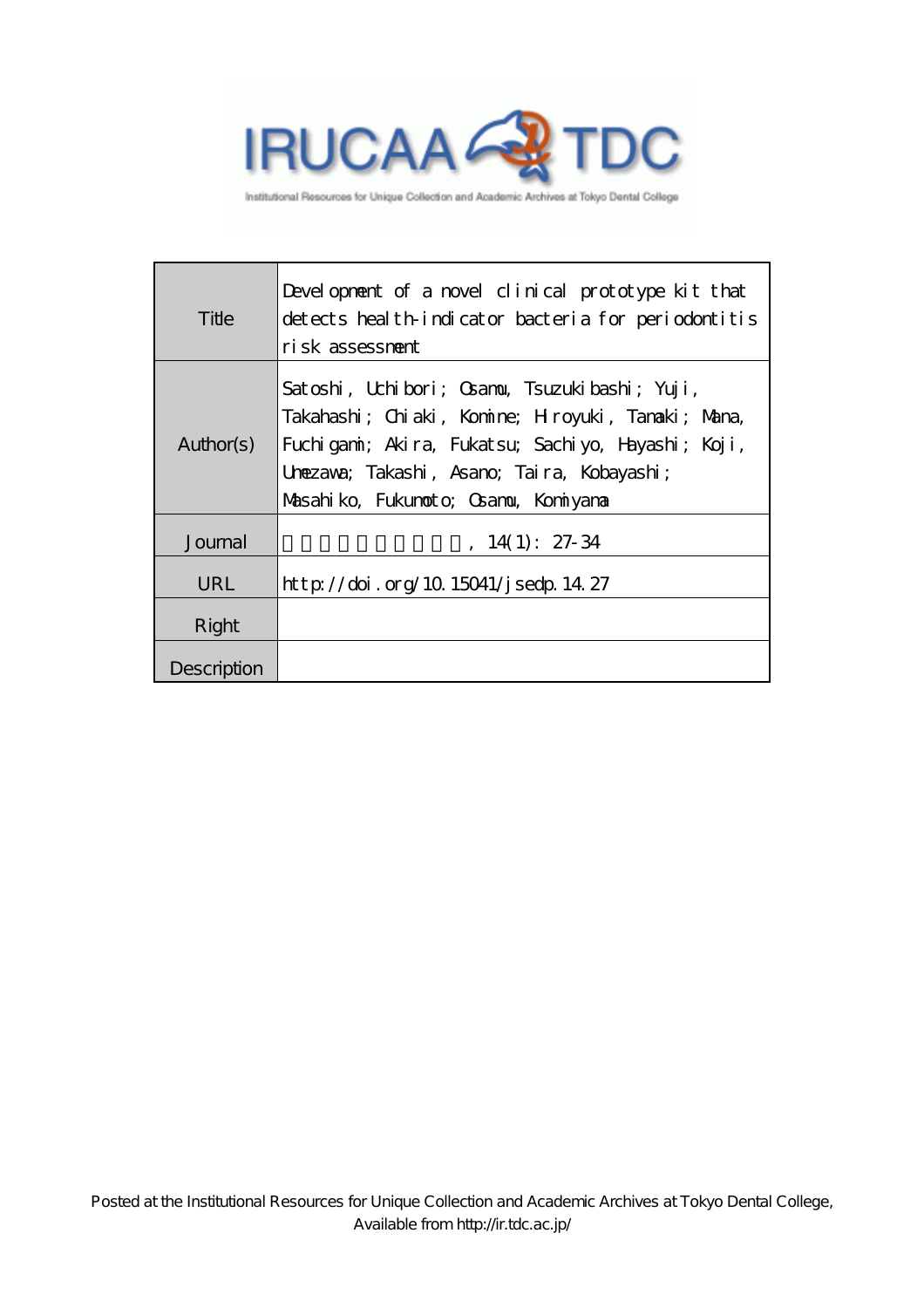Original

# Development of a novel clinical prototype kit that detects health-indicator bacteria for periodontitis risk assessment

Satoshi Uchibori<sup>1)\*</sup>, Osamu Tsuzukibashi<sup>2)</sup>, Yuji Takahashi<sup>3)</sup>, Chiaki Komine<sup>2)</sup>, Hiroyuki Tamaki<sup>3)</sup>, Mana Fuchigami<sup>2)</sup>, Akira Fukatsu<sup>2)</sup>, Sachiyo Hayashi<sup>4)</sup>, Koji Umezawa<sup>4)</sup>, Takashi Asano<sup>1)</sup>, Taira Kobayashi<sup>1)</sup>, Masahiko Fukumoto<sup>2)</sup>. Osamu Komiyama<sup>1)</sup>

1) Department of Oral Function and Fixed Prosthodontics, Nihon University School of Dentistry at Matsudo

2) Division of Laboratory Medicine for Dentistry, Department of Oral Health Science, Nihon University School of Dentistry at Matsudo

3) Department of Oral Implantology, Nihon University School of Dentistry at Matsudo

4) Department of Special Needs Dentistry, Nihon University School of Dentistry at Matsudo

### Abstract

Purpose: Recently, high-throughput 16S rRNA pyrosequencing studies have reported that Rothia dentocariosa was the dominant bacteria found in health-associated subgingival plaque communities. The monitoring of R. dentocariosa levels as an indicator that reflects healthy periodontal tissue conditions may be useful for the prevention of periodontitis. The purpose of this study was to develop a useful clinical examination kit for estimating R. dentocariosa levels in gingival crevicular fluid (GCF) samples.

Methods: The kit employed a modified selective medium for the isolation of R. dentocariosa (RDSM). To confirm the clinical effectiveness of the kit, GCF samples were collected from periodontally healthy subjects and patients with periodontitis, and the levels of R. dentocariosa in the GCF samples were quantified using the kit and compared to those quantified using the RDSM.

Results: The growth of oral bacteria other than R. dentocariosa was markedly inhibited with this kit. The kit could distinctly distinguish between periodontally healthy subjects and patients with periodontitis. Moreover, it was able to accurately estimate the  $R$ . dentocariosa levels in GCF samples; the levels were significantly higher in periodontally healthy subjects than in patients with periodontitis.

Conclusions: This developed kit appears to be useful for estimating the condition of periodontal tissue.

Key words: Rothia dentocariosa, healthy periodontal tissue, periodontitis, gingival crevicular fluid

Received: September 27th 2021 Accepted: November 18th 2021

<sup>\*:2-870-1</sup> Sakaecho-nishi, Matsudo, Chiba 271-8587 JAPAN TEL:+81-47-360-9383 FAX:+81-47-360-9382 E-mail:uchibori.satoshi@nihon-u.ac.jp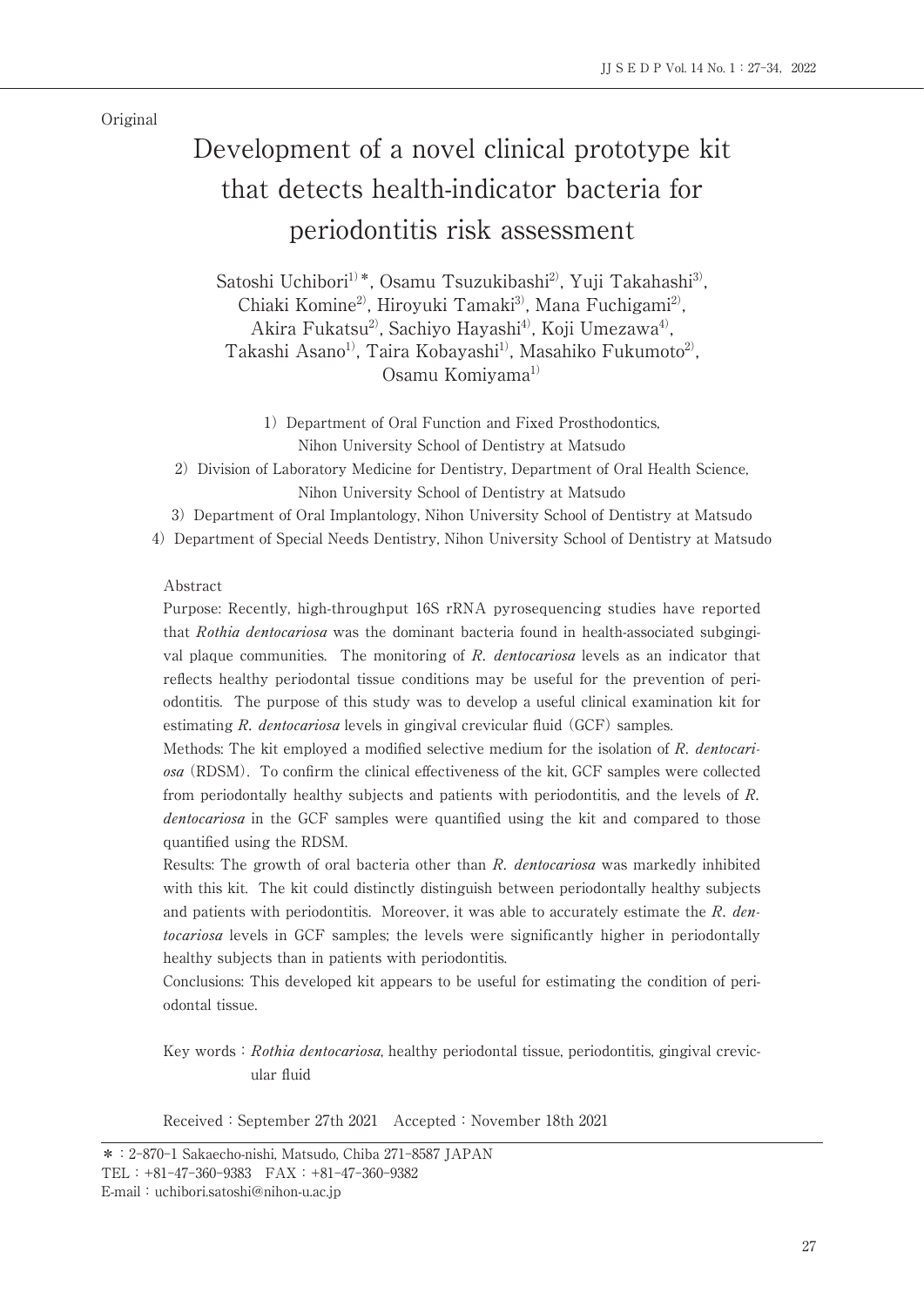### **1. Introduction**

 Periodontal disease, which includes gingivitis and periodontitis, is an inflammatory disease that affects the soft and hard tissues surrounding the teeth. In general, past findings have indicated that bacterial infection might be the primary cause of periodontal disease $1-3$ .

 The diagnosis of this disease is generally based on clinical findings and radiographic images. Although these examinations are useful for estimating past and present periodontal tissue conditions, they are not suitable for accurately predicting future periodontal tissue destruction<sup>4)</sup>. Furthermore, they are not suitable for large-scale epidemiological studies since they are expensive and labor-intensive. In contrast, the sampling of gingival crevicular fluid (GCF) is comparatively safe, easy, and noninvasive $5$ . GCF samples can be collected with paper strips or points in gingival crevices. Several biochemical parameters of GCF have been proposed as predictors of periodontal disease activity $6, 7$ . Recently, GCF samples have also been clinically applied for bacteriological examinations to qualitatively or quantitatively detect periodontopathic bacteria, such as red complex bacteria, including *Porphyromonas gingivalis*<sup>8, 9)</sup>. However, it seems that the results of these examinations do not precisely reflect the condition of periodontal tissue, because each individual type of periodontopathic bacteria might not always be consistently detected from unhealthy sites. Therefore, we considered that it was difficult to use periodontopathic bacteria as an indicator of unhealthy periodontal tissue conditions, and instead, we explored the levels of good bacteria as an indicator of healthy periodontal tissue conditions. Recent high-throughput 16S rRNA pyrosequencing studies have reported that Rothia dentocariosa dominated health-associated subgingival plaque communities $10-12$ ). These results suggested that  $R$ . *dentocariosa* may be useful as an indicator of healthy periodontal tissue. Furthermore, we have already reported on a novel selective medium for the detection of R. dentocariosa, i.e., R. dentocariosa selective medium

 $(RDSM)^{13}$ . As such, R. dentocariosa, which is part of the normal oral flora, was investigated as an indicator of health in this study.

 Periodontitis is caused mainly by bacterial infection. It presents as symptoms that include soft tissue inflammation and support bone resorption, and asymptomatically progresses over time. In severe periodontitis, the tooth may fall out due to support bone resorption, which can remarkably reduce the quality of life of the patient. To prevent the onset of periodontitis, it is necessary to establish a useful bacteriological examination system.

 The purpose of this study was to develop a useful clinical examination kit for estimating R. dentocariosa levels in GCF samples, and to investigate whether the monitoring of these levels is useful for periodontitis risk assessment. We performed according to STARD (standard for reporting an epidemiologic diagnosis accuracy study) guidelines $^{14)}$ .

### **2. Materials and methods**

### 2. 1. Bacterial strains and culture conditions

 All bacterial strains used in this study are listed in Table 1. These strains were maintained on 1.5% agar with Bact<sup>TM</sup> Brain Heart Infusion (BHI; Becton, Dickinson and Company, Sparks, USA). They were cultured at  $37^{\circ}$  for 24 h in a  $CO<sub>2</sub>$  incubator (NAPCO® Model 5400; Precision Scientific, Chicago, USA) with an atmosphere of 5%  $CO<sub>2</sub>$ . The R. dentocariosa isolates (NUM-Rd 6012, NUM-Rd 6014, and NUM-Rd 6018) were obtained from human oral cavities in our previous study<sup>15)</sup>.

### 2. 2. Composition of the modified RDSM

 The RDSM that was developed in our previous study comprises 25 g/l of Heart Infusion (HI; Becton, Dickinson and Company), 0.5 mg/l of lincomycin (Sigma Chemical Co., St. Louis, USA), 10 mg/l of colistin (Wako Pure Chemicals Co., Tokyo, Japan), 400 g/l of sucrose (Wako Pure Chemicals Co.), and 15 g/l of agar 13). In the present study, a modified RDSM was developed by adding 17 mg/l of bromocresol purple (Wako Pure Chemicals Co.), which is a pH indicator, into the RDSM.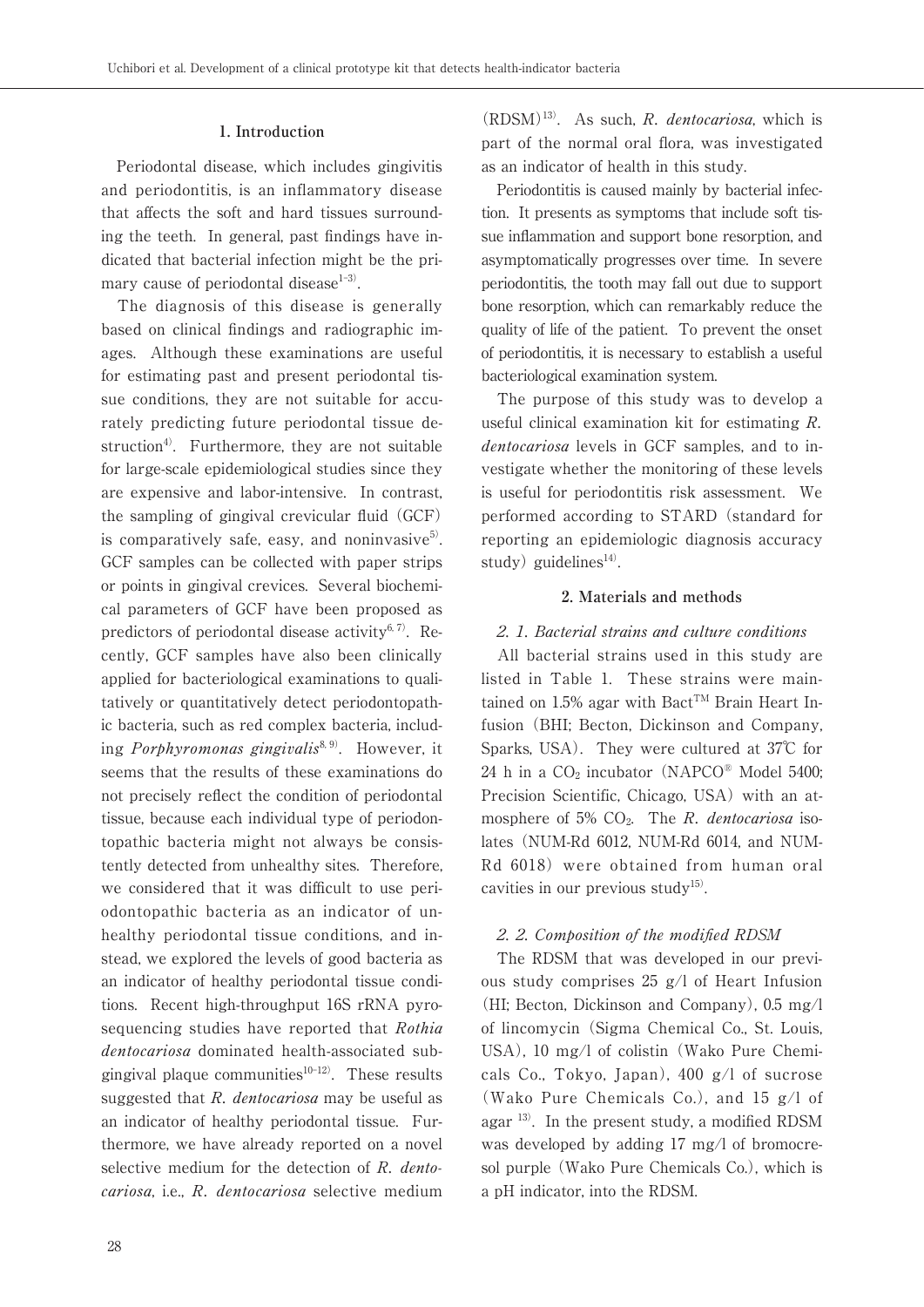2. 3. Recovery of R. dentocariosa and other representative oral bacteria on the modified RDSM

 The bacterial strains listed in Table 1 were used. Rothia species, including R. dentocariosa, were pre-incubated in BHI broth at 37℃ for 24 h under aerobic conditions. Bacteria other than Rothia species were pre-incubated in BHI broth at 37℃ for 24 h under an atmosphere of 5% CO2 in a CO2 incubator. Ten-fold dilutions of cultures were made using 0.9 ml of Tris-HCl buffer (0.05 M, pH 7.2), and aliquots of 0.1 ml were spread onto the test media. The plates on which Rothia species were inoculated were cultured at 37℃ for 72 h under aerobic conditions, while the plates on which the other bacteria were inoculated were cultured at 37℃ for 72 h under an atmosphere of  $5\%$  CO<sub>2</sub> in a CO<sub>2</sub> incubator. After cultivation, the number of colony-forming units (CFU)/ml was counted. Recovery of R. dentocariosa and other representative oral bacteria on the modified RDSM was calculated by comparing the CFU/ml on the modified RDSM with that on HI agar.

## 2. 4. Development of a clinical examination kit for estimating R. dentocariosa levels

 The liquid selective medium (test solution) used in the clinical examination kit for estimating R. dentocariosa levels comprised modified RDSM without agar. The kits were prepared by pouring 0.1 ml of the test solution into sterile 0.2-ml polymerase chain reaction (PCR) tubes (Funakoshi Co., Tokyo, Japan). Rothia species were pre-incubated in BHI broth at 37℃ for 24 h under an aerobic condition. Ten-fold dilutions of cultures were made using 0.9 ml of Tris-HCl buffer  $(0.05 \text{ M}, \text{pH } 7.2)$ . Then,  $10$ - $\mu$ l aliquots were inoculated into each of the PCR tubes of the kit, and 100-µl aliquots were inoculated onto each HI agar plate. Color changes in the test solution of the kit were observed over time during cultivation. Furthermore, the CFU/ml values of pre-incubated cultures were calculated by counting the number of colonies on HI agar plates after cultivation at 37℃ for 72 h under an aerobic condition.

|                             | HI agar<br>$(CFU/ml, \times 10^8)$ | Modified RDSM<br>$(CFU/ml, \times 10^8)$ | Recovery, %        |
|-----------------------------|------------------------------------|------------------------------------------|--------------------|
| R. dentocariosa             |                                    |                                          |                    |
| <b>JCM3067</b>              | $1.0 \pm 0.1^{\circ}$              | $0.9 \pm 0.1$                            | 85.4               |
| NUM-Rd6012                  | $2.0 \pm 1.2$                      | $2.0 \pm 1.2$                            | 101.7              |
| NUM-Rd6014                  | $2.1 \pm 0.7$                      | $1.9 \pm 0.7$                            | 90.3               |
| R. mucilaginosa             |                                    |                                          |                    |
| JCM10910                    | 1.2                                | 0.000001                                 | < 0.0 <sup>b</sup> |
| R. aeria                    |                                    |                                          |                    |
| JCM11412                    | 0.8                                | 0.0003                                   | < 0.0              |
| Streptococcus salivalius    |                                    |                                          |                    |
| <b>HHT</b>                  | 3.2                                | $\boldsymbol{0}$                         | $\overline{0}$     |
| Actinomyces naeslundii      |                                    |                                          |                    |
| ATCC12104                   | 1.4                                | $\overline{0}$                           | $\overline{0}$     |
| Neisseria sicca             |                                    |                                          |                    |
| ATCC29256                   | 2.4                                | $\theta$                                 | $\overline{0}$     |
| Corynebacterium matruchotii |                                    |                                          |                    |
| ATCC14266                   | 0.8                                | $\boldsymbol{0}$                         | $\overline{0}$     |

Table 1 Recovery of R. dentocariosa and other bacteria on HI agar and the modified RDSM

<sup>a</sup>Average  $\pm$  SD; <sup>b</sup>less than  $1 \times 10^2$  CFU/ml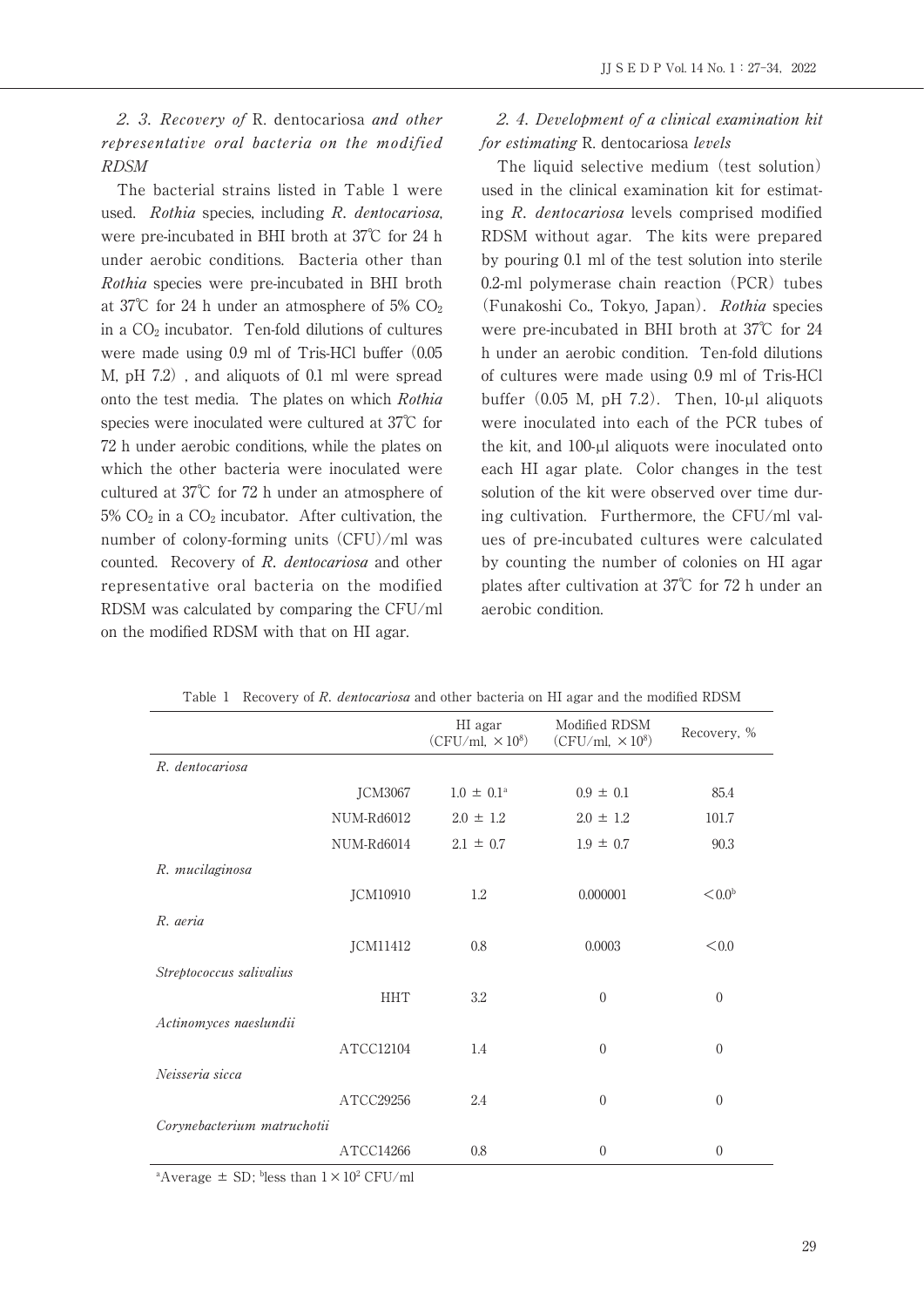### 2. 5. Clinical samples

 A total of 60 patients who visited Nihon University Hospital, School of Dentistry at Matsudo, Japan, participated in the present study. This study was approved by the Ethics Committee of Nihon University School of Dentistry at Matsudo, Japan (EC15-025). Informed consent was obtained from all subjects.

 The subjects were divided into two groups: a periodontally healthy group (PH group) and a periodontitis group (PD group; Table 2). Patients were allocated to the PH group when the percentage of sites of bleeding on probing ( % BOP) was  $\leq 20\%$  and the periodontal pocket depth (PPD) was  $\leq$ 4 mm, and no attachment loss or resorption of the alveolar bone were detected in X-ray findings. Patients were allocated to the PD group when the % BOP was  $\geq 20\%$ and the PPD was  $\geq 4$  mm, and attachment loss and resorption of the alveolar bone were detected in X-ray findings.

 The exclusion criteria were as follows: infants; pregnant women; patients with orthodontic treatment; patients with systematic diseases; patients who received periodontal therapy within the last 6 months; patients who used immunosuppressive agents or antibiotics within the last 6 months; or patients with the long-term use of contraceptive drugs.

# 2. 6. Estimation of R. dentocariosa levels in GCF

 Figure 1 shows a flowchart of the procedure for the test kit. GCF was collected in the PH group and the PD group from periodontal sites using two endodontic paper points. The two paper points were inserted into the same site of each individual subject for 20 s each. Then, one

of the two paper points was placed in a sterile microcentrifuge tube containing 0.9 ml of Tris-HCl buffer (0.05 M, pH 7.2), and dispersed by sonication for 30 s in an ice bath (50 W, 20 kHz, Astrason® System model XL2020; MISONIX Co., Farmingdale, USA). Aliquots (0.1 ml) of the dilutions of these samples were plated in triplicate on BHI agar plates for total cultivable bacteria and on modified-RDSM plates. The BHI agar plates and modified-RDSM plates were cultured at 37℃ for 72 h under an atmosphere of  $5\%$  CO<sub>2</sub> in a CO<sub>2</sub> incubator or under aerobic conditions, respectively. After cultivation, the CFU/ml was calculated. The other paper point was inserted into the test solution in a test tube of the clinical examination kit and cultured at 37℃ under an aerobic condition. The color of the test solution of the kit was observed after cultivation.

# 2. 7. Identification of the R. dentocariosa species isolated from clinical samples

 Twenty-four of the approximately 50 colonies that grew on the modified RDSM per subject were randomly isolated and subcultured, then the bacterial species were confirmed by PCR analysis. The PCR method for identifying R. dentocariosa was performed as previously described $14$ <sup>14</sup>. In addition, the cultures of the clinical examination kit were used as PCR templates. The PCR method was performed as previously described $14$ <sup>14)</sup>.

# 2. 8. Statistical analysis

The CFUs of R. dentocariosa on the modified RDSM were compared between the PH and PD groups using the Mann-Whitney U test. Values of  $P < 0.05$  were considered to be significant.

| I able 2 Dubjects and chineal parameters |                |                  |                |  |  |  |
|------------------------------------------|----------------|------------------|----------------|--|--|--|
| Subjects                                 | Sex            | Age              | Probing depth  |  |  |  |
|                                          | (male: female) | (years)          | $\rm (mm)$     |  |  |  |
| Periodontally healthy                    | 14:16          | 30.2             | 2.4            |  |  |  |
| $(n = 30)$                               |                | $(range: 25-43)$ | $(range: 2-3)$ |  |  |  |
| Periodontitis                            | 18:12          | 66.2             | 5.9            |  |  |  |
| $(n = 30)$                               |                | $(range:46-78)$  | $(range: 5-9)$ |  |  |  |

Table 2 Subjects and clinical parameters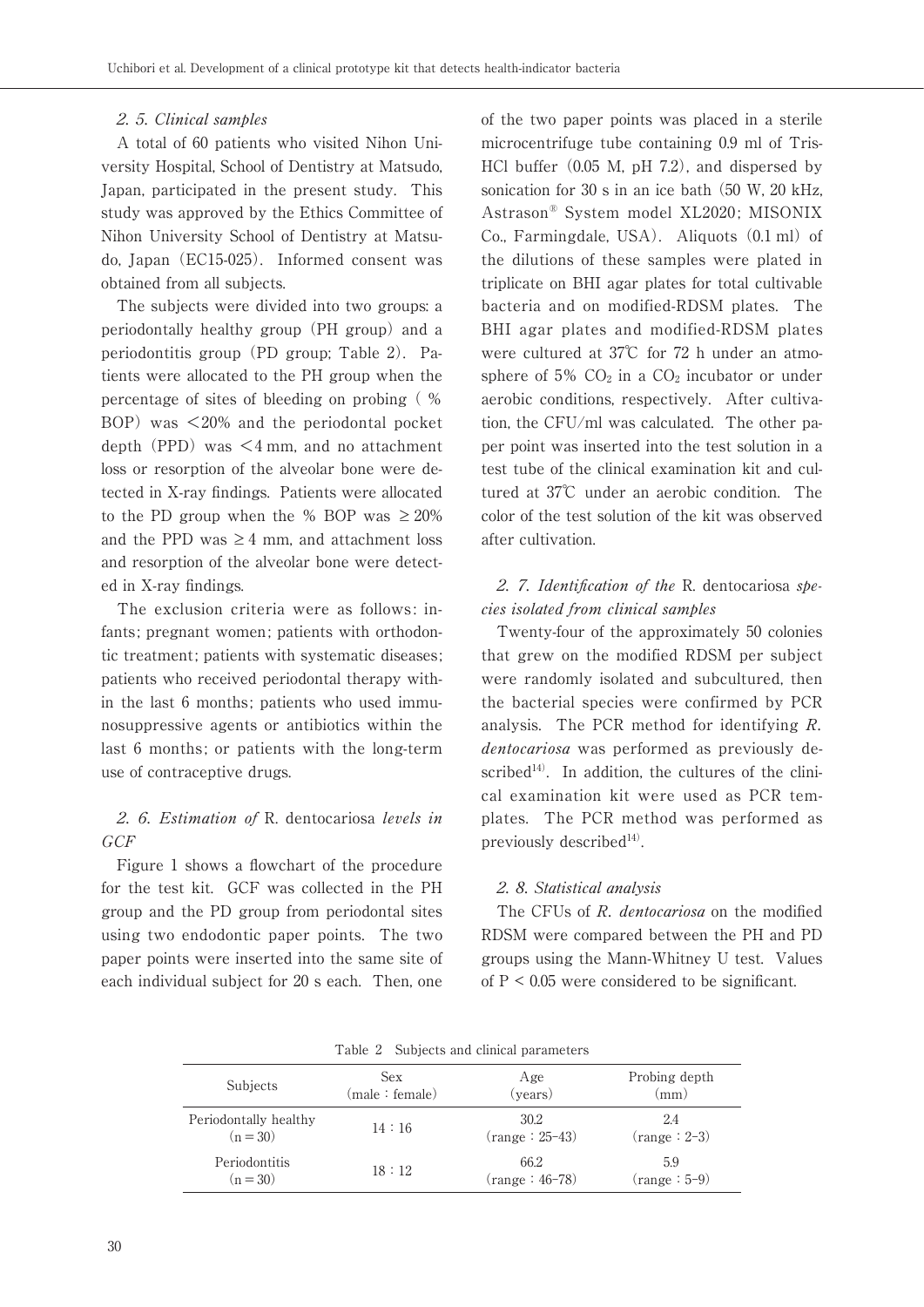### **3. Results**

 3. 1. Recovery of R. dentocariosa and inhibition of other representative oral bacteria on the modified RDSM

 Table 1 shows the recovery rates of the R. dentocariosa reference strain JCM3067 and isolates on the modified RDSM relative to those on the HI agar. The recovery rates of the R. dentocariosa reference strain and isolates ranged from 85.4% to 108.2% (average 96.4%) on the modified RDSM relative to those on the HI agar. The results shown in Table 1 also indicated that the growth of other representative oral bacteria, including Rothia mucilaginosa and Rothia aeria, was markedly inhibited on the modified RDSM relative to the HI agar.

## 3. 2. Clinical examination kit for estimating R. dentocariosa levels

 Figure 2 shows the results of the clinical examination kit after the inoculation of R. dentocariosa strains and cultivation for 24 h. In this kit, the color of the medium changes from purple to yellow when the level of R. dentocariosa surpasses  $10^4$  CFU/ml after cultivation for  $24 \pm 3$ h under an aerobic condition. In contrast, at levels less than  $10^4$  CFU/ml, the color remains purple. As such, the development of a yellow color after cultivation for  $24 \pm 3$  h under an aerobic condition was considered to indicate a positive result for R. dentocariosa strains in this study.

 3. 3. Comparison of the R. dentocariosa levels between the PH and PD groups using the modified RDSM and the developed kit

The comparison of R. dentocariosa levels between the PH  $(n=30)$  and PD  $(n=30)$  groups using the modified RDSM and the developed kit is shown in Table 3 and Figure 3. With the modified RDSM, the mean levels of R. dentocari*osa* in the PH and PD groups were  $1.6 \times 10^4$ (16,000) CFU/ml (standard deviation  $(SD)$ ,  $\pm$  $3.65 \times 10^3$  and  $2.0 \times 102$  (200) CFU/ml (SD,  $\pm$  $1.89 \times 10^2$ , respectively. The mean level was significantly higher in the PH group than in the PD group  $(P<0.05)$ . The modified RDSM inhibited the growth of bacteria other than R. dento-



Figure 1 Flowchart of the novel clinical kit

GCF was collected in the PH group and the PD group from periodontal sites. The paper point was inserted into the test solution in a test tube of the clinical examination kit and cultured at  $37^{\circ}$  under an aerobic condition. The color of the test solution of the kit was observed after cultivation.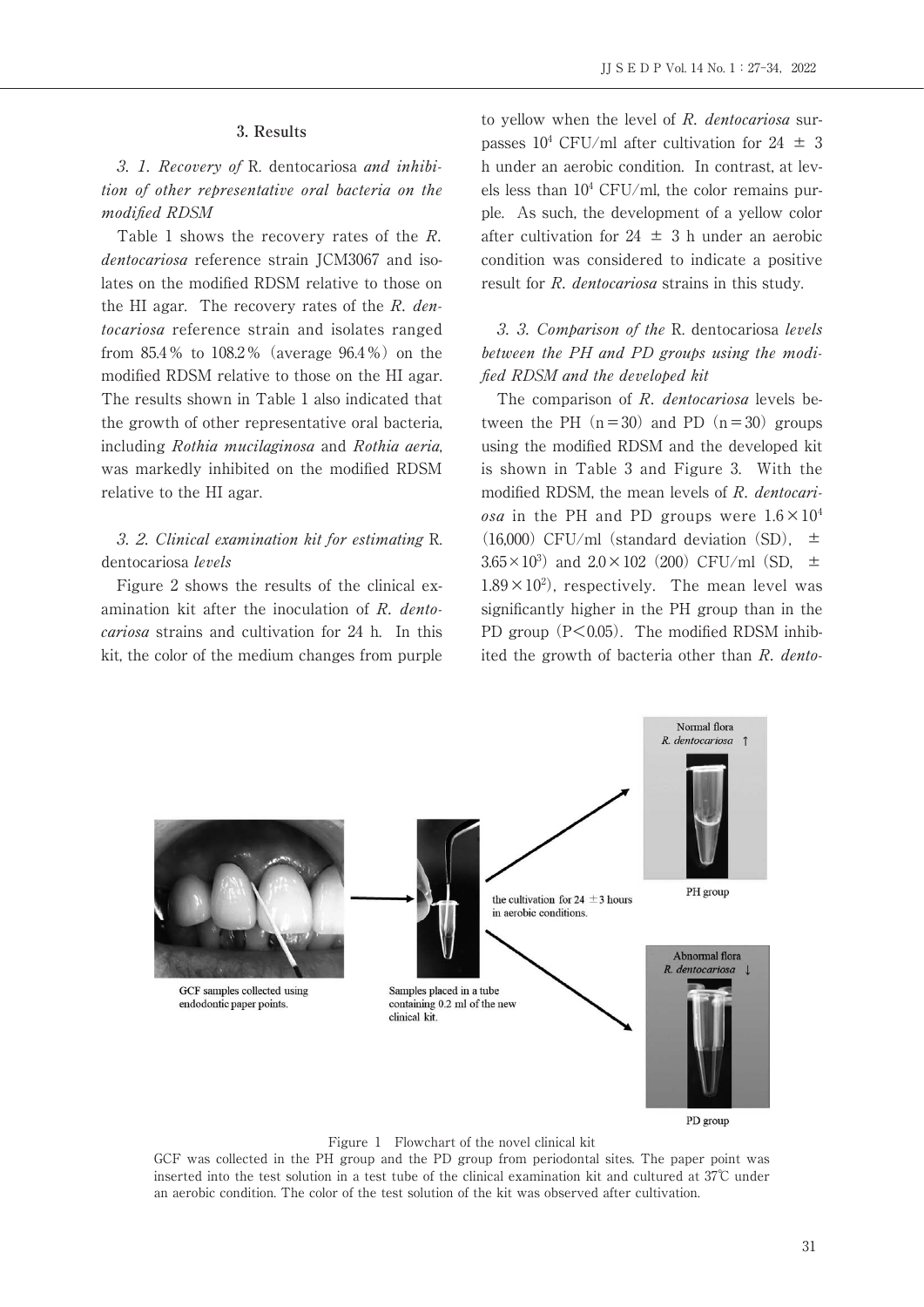cariosa in the GCF samples. In the primary isolation, the R. dentocariosa colonies on the modified RDSM commonly had a yellow, smooth, and circular appearance. With the developed kit, the numbers of positive samples were 30 and 0 in the PH and PD groups, respectively.

### **4. Discussion**

 R. dentocariosa was first isolated from dentin caries in humans by Onishi $16$ . The organism is a highly pleomorphic facultative anaerobic bacteria that shows both coccoid and branched filamentous elements. It produces an extracellular levan from sucrose<sup>16)</sup>. Several Rothia species have been isolated from the oral cavity of humans, including R. dentocariosa, R. mucilaginosa, and R.  $aeria^{18, 19}$ . R. dentocariosa has been isolated in several laboratories from a variety of human sources, most commonly from the oral cavity, carious teeth, and periodontal disease, but also from blood, respiratory secretions, abscesses, wounds, and the eye<sup>16, 20-23)</sup>. R. dentocariosa has been reported to be a cause of endocarditis and lung cancer, and may also cause opportunistic infections $24-26$ .

 In this study, a modified RDSM was developed by adding bromocresol purple into RDSM. The modified RDSM could distinguish R. dentocariosa from other bacteria by detecting the production of acid from sucrose; the acid production by R. *dentocariosa* is detected as a color change from purple to yellow. All tested R. dentocariosa strains grew well on the modified RDSM, while the growth of other bacteria was





Figure 2 Estimation of the R. dentocariosa level using the kit

The clinical examination kit after the inoculation of R. dentocariosa strains and cultivation for 24 h. In this kit, the color of the medium changes from purple to yellow when the level of R. dentocariosa surpasses  $10^4$  CFU/ml after cultivation for  $24 \pm 3$  h under an aerobic condition.



Figure 3 Box-and-whisker plots showing distributions of probing depth (mm) and CFU of R. dentocariosa using the modified RDSM in PH (Periodontally healthy) and PD (Periodontitis) groups

The boxes represent the  $25<sup>th</sup>$  to  $75<sup>th</sup>$  percentiles, and horizontal lines within the box represent median values. The whiskers represent the lowest and highest value. X in the plot represent mean values.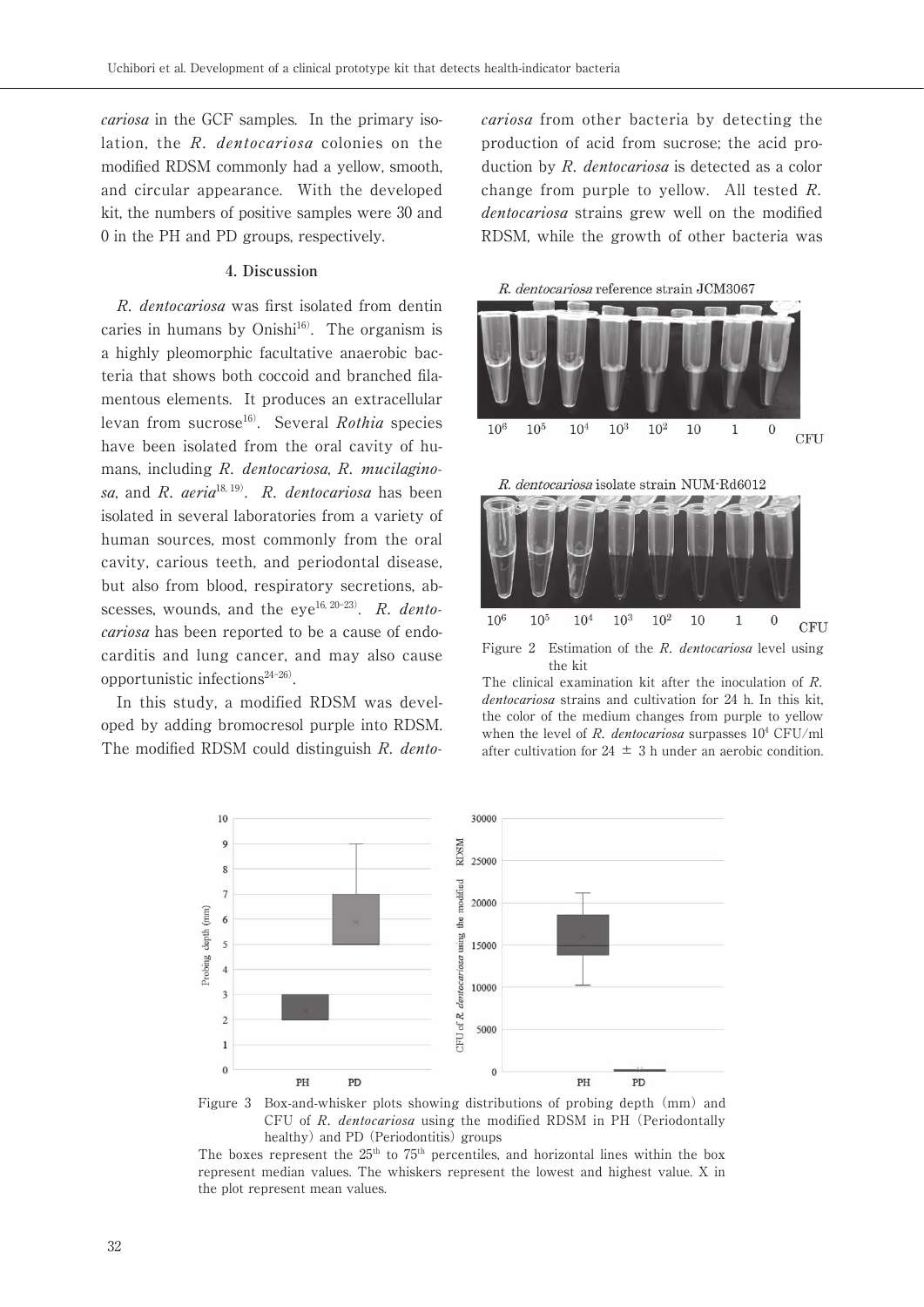| modified RDSM and the developed KIT                   |                                                       |                                                         |
|-------------------------------------------------------|-------------------------------------------------------|---------------------------------------------------------|
|                                                       | Periodontally healthy<br>$(n = 30)$                   | Periodontitis<br>$(n = 30)$                             |
| CFU of R, <i>dentocariosa</i> using the modified RDSM | $1.6 \times 10^{4*}$<br>$(SD : \pm 3.65 \times 10^3)$ | $2.0 \times 10^{2*}$<br>$(SD : \pm 1.89 \times 10^{2})$ |
| Number of positive samples using the kit.             | 30                                                    |                                                         |

Table 3 Comparison of the R. *dentocariosa* levels between the PH and PD groups using the modified RDSM and the developed kit

\*Mann-Whitney U test; P<0.05

markedly inhibited (Table 1). This indicated that the modified RDSM may be extremely useful for the detection of R. dentocariosa.

 In methods for nucleic acid amplification, loopmediated isothermal amplification (LAMP) and real-time PCR are employed to develop a rapid and simple detection system for periodontal pathogen<sup>27, 28)</sup>. However, even a dead pathogen may become positive by these methods. Thus, inspection positive may not necessarily mean that there is an infection power. In contrast, bacteriological examinations are clinically used to qualitatively or quantitatively detect periodontopathic bacteria, such as red complex bacteria, which are the targets of the current treatments for periodontal disease. However, it seems that the results of these examinations do not precisely reflect the condition of periodontal tissue, because each individual type of periodontopathic bacteria might not always be consistently detected from unhealthy sites. We have been exploring the levels of good bacteria as an indicator that reflects healthy peri-implant tissue conditions. Recently, several studies have reported that R. dentocariosa was detected more frequently in periodontally healthy subjects than in patients with chronic periodontitis $10^{-12}$ . As such, this organism, which is a part of the normal oral flora, was investigated as an indicator of health in the present study. We found that the mean level of R. dentocariosa in GCF samples was significantly higher in the PH group than in the PD group  $(P<0.05)$ . This result indicated that the monitoring of the levels of this bacterium may be useful for periodontitis risk assessment.

In this study, the clinical examination kit de-

veloped for the evaluation of the R. dentocariosa level showed high diagnostic performance since it could distinguish healthy periodontal sites from unhealthy ones. This inexpensive kit can be easily used clinically to estimate the  $R$ . dentocariosa level within a period of 24 h. Moreover, GCF sampling is safe and noninvasive, and can be performed quickly.

 In conclusion, the clinical examination kit developed in this study could accurately estimate the R. dentocariosa level in GCF samples. This kit may be useful for predicting the future onset of periodontitis.

### **Acknowledgements**

 This work was supported by JSPS KAKENHI Grant Number 17K17384.

#### **Conflicts of interest**

The authors declare that there are no conflicts of interest.

### **References**

- 1) Socransky SS, Haffajee AD: The bacterial etiology of destructive periodontal disease: current concepts, J Periodontol, 63:322-331, 1992
- 2) Genco RJ: Host responses in periodontal diseases: current concepts, J Periodontol, 63:338-355, 1992
- 3) Page RC, Kornman KS: The pathogenesis of human periodontitis: an introduction, Periodontol 2000, 14: 9-11, 1997
- 4) Aurer A, Jorgié-Srdjak K, Planèak D, Stavljenié-Rakavina A, Aurer-Kozelj J: Proinflammatory factors in saliva as possible markers for periodontal disease, Coll Antropol, 2:435-439, 2005
- 5) Kinane DF, Lappin D: Clinical, pathological and immunological aspects of periodontitis disease, Acta Odontol Scand, 59:154-160, 2001
- 6) Eley BM, Cox SW: Advances in periodontal diagnosis. 2. New clinical methods of diagnosis, Br Dent J, 184: 71-74, 1998
- 7) Castro CE, Koss MA, López ME: Biochemical markers of the periodontal ligament, Med Oral, 8:322-328, 2003